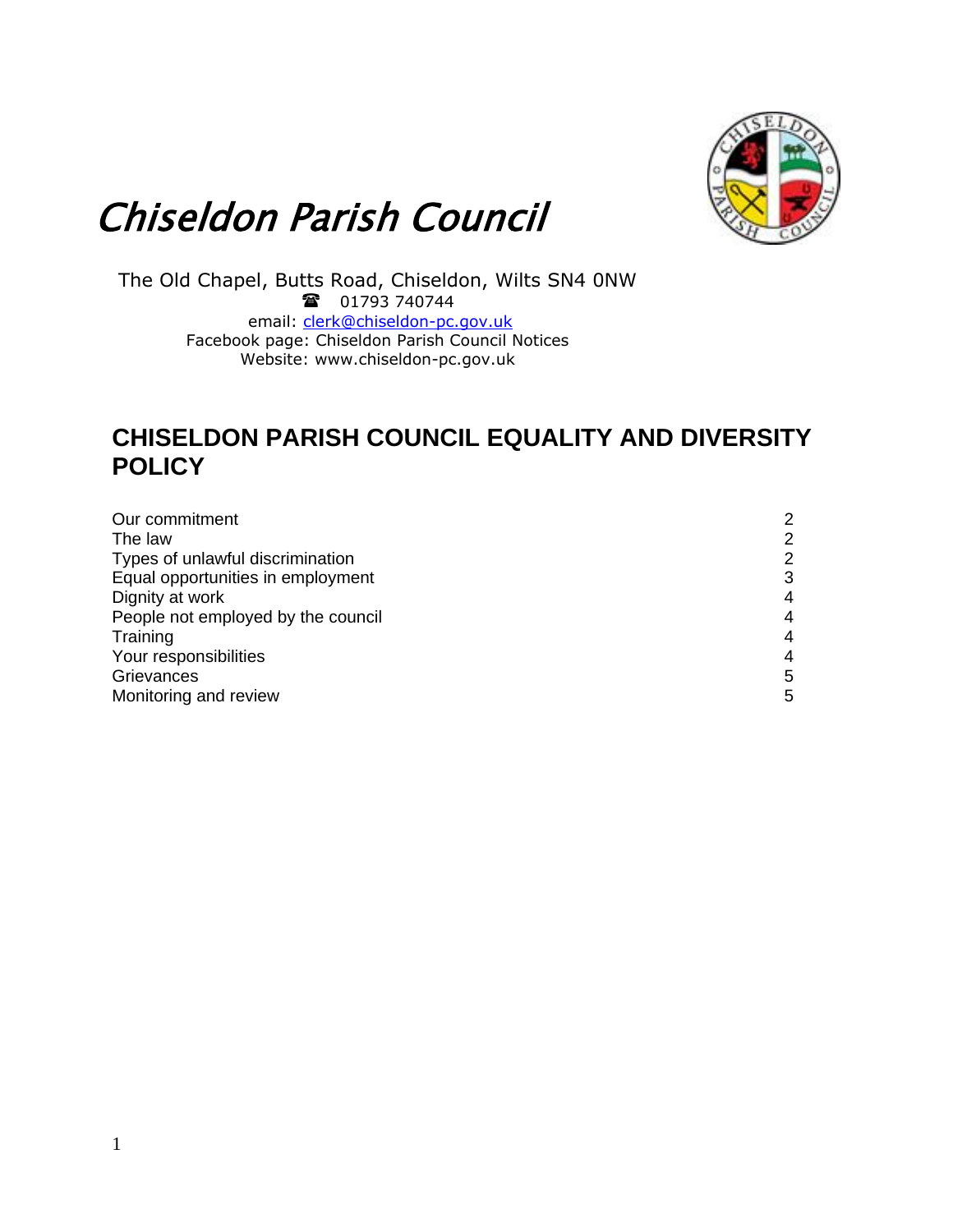### **Our commitment**

The council is committed to providing equal opportunities in employment and to avoiding unlawful discrimination.

This policy is intended to assist the council to put this commitment into practice. Compliance with this policy should also ensure that employees do not commit unlawful acts of discrimination.

Striving to ensure that the work environment is free of harassment and bullying and that everyone is treated with dignity and respect is an important aspect of ensuring equal opportunities in employment.

#### **The law**

It is unlawful to discriminate directly or indirectly in recruitment or employment because of age, disability, sex, gender reassignment, pregnancy, maternity, race (which includes colour, nationality, caste and ethnic or national origins), sexual orientation, religion or belief, or because someone is married or in a civil partnership. These are known as "protected characteristics".

Discrimination after employment may also be unlawful, e.g. refusing to give a reference for a reason related to one of the protected characteristics.

The council will not discriminate against or harass a member of the public in the provision of services or goods. It is unlawful to fail to make reasonable adjustments to overcome barriers to using services caused by disability. The duty to make reasonable adjustments includes the removal, adaptation or alteration of physical features, if the physical features make it impossible or unreasonably difficult for disabled people to make use of services. In addition, service providers have an obligation to think ahead and address any barriers that may impede disabled people from accessing a service.

## **Types of unlawful discrimination**

Direct discrimination is where a person is treated less favourably than another because of a protected characteristic.

In limited circumstances, employers can directly discriminate against an individual for a reason related to any of the protected characteristics where there is an occupational requirement. The occupational requirement must be crucial to the post and a proportionate means of achieving a legitimate aim.

Indirect discrimination is where a provision, criterion or practice is applied that is discriminatory in relation to individuals who have a relevant protected characteristic such that it would be to the detriment of people who share that protected characteristic compared with people who do not, and it cannot be shown to be a proportionate means of achieving a legitimate aim.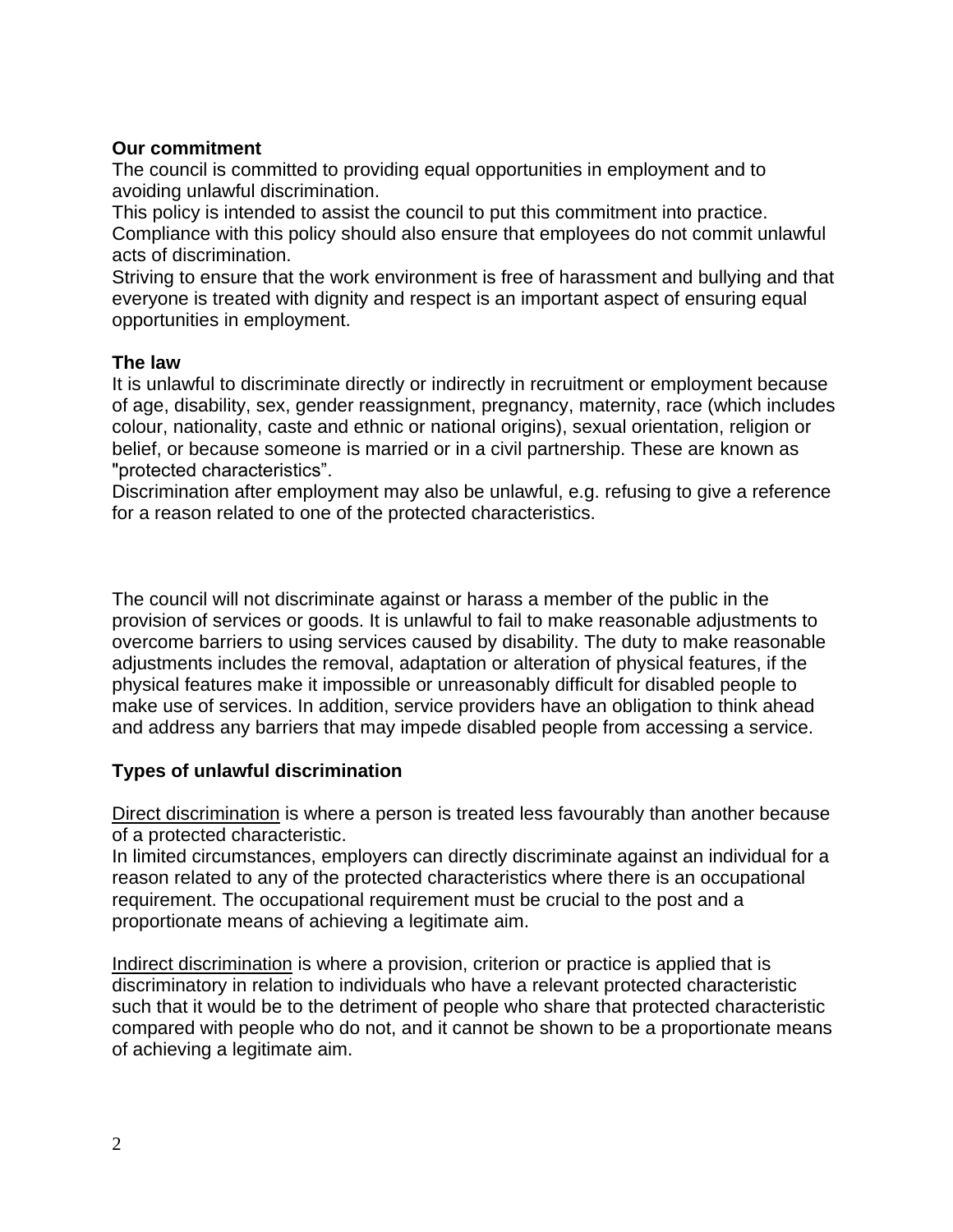Harassment is where there is unwanted conduct, related to one of the protected characteristics (other than marriage and civil partnership, and pregnancy and maternity) that has the purpose or effect of violating a person's dignity; or creating an intimidating, hostile, degrading, humiliating or offensive environment. It does not matter whether or not this effect was intended by the person responsible for the conduct.

Associative discrimination is where an individual is directly discriminated against or harassed for association with another individual who has a protected characteristic. Perceptive discrimination is where an individual is directly discriminated against or harassed based on a perception that he/she has a particular protected characteristic when he/she does not, in fact, have that protected characteristic.

Third-party harassment occurs where an employee is harassed and the harassment is related to a protected characteristic, by third parties.

Victimisation occurs where an employee is subjected to a detriment, such as being denied a training opportunity or a promotion because he/she made or supported a complaint or raised a grievance under the Equality Act 2010, or because he/she is suspected of doing so. However, an employee is not protected from victimisation if he/she acted maliciously or made or supported an untrue complaint. Failure to make reasonable adjustments is where a physical feature or a provision, criterion or practice puts a disabled person at a substantial disadvantage compared with someone who does not have that protected characteristic and the employer has failed to make reasonable adjustments to enable the disabled person to overcome the disadvantage.

#### **Equal opportunities in employment**

The council will avoid unlawful discrimination in all aspects of employment including recruitment, promotion, opportunities for training, pay and benefits, discipline and selection for redundancy.

#### Recruitment

Person and job specifications will be limited to those requirements that are necessary for the effective performance of the job. Candidates for employment or promotion will be assessed objectively against the requirements for the job, taking account of any reasonable adjustments that may be required for candidates with a disability. Disability and personal or home commitments will not form the basis of employment decisions except where necessary.

#### Working practices

The council will consider any possible indirectly discriminatory effect of its standard working practices, including the number of hours to be worked, the times at which these are to be worked and the place at which work is to be done, when considering requests for variations to these standard working practices and will refuse such requests only if the council considers it has good reasons, unrelated to any protected characteristic, for doing so. The council will comply with its obligations in relation to statutory requests for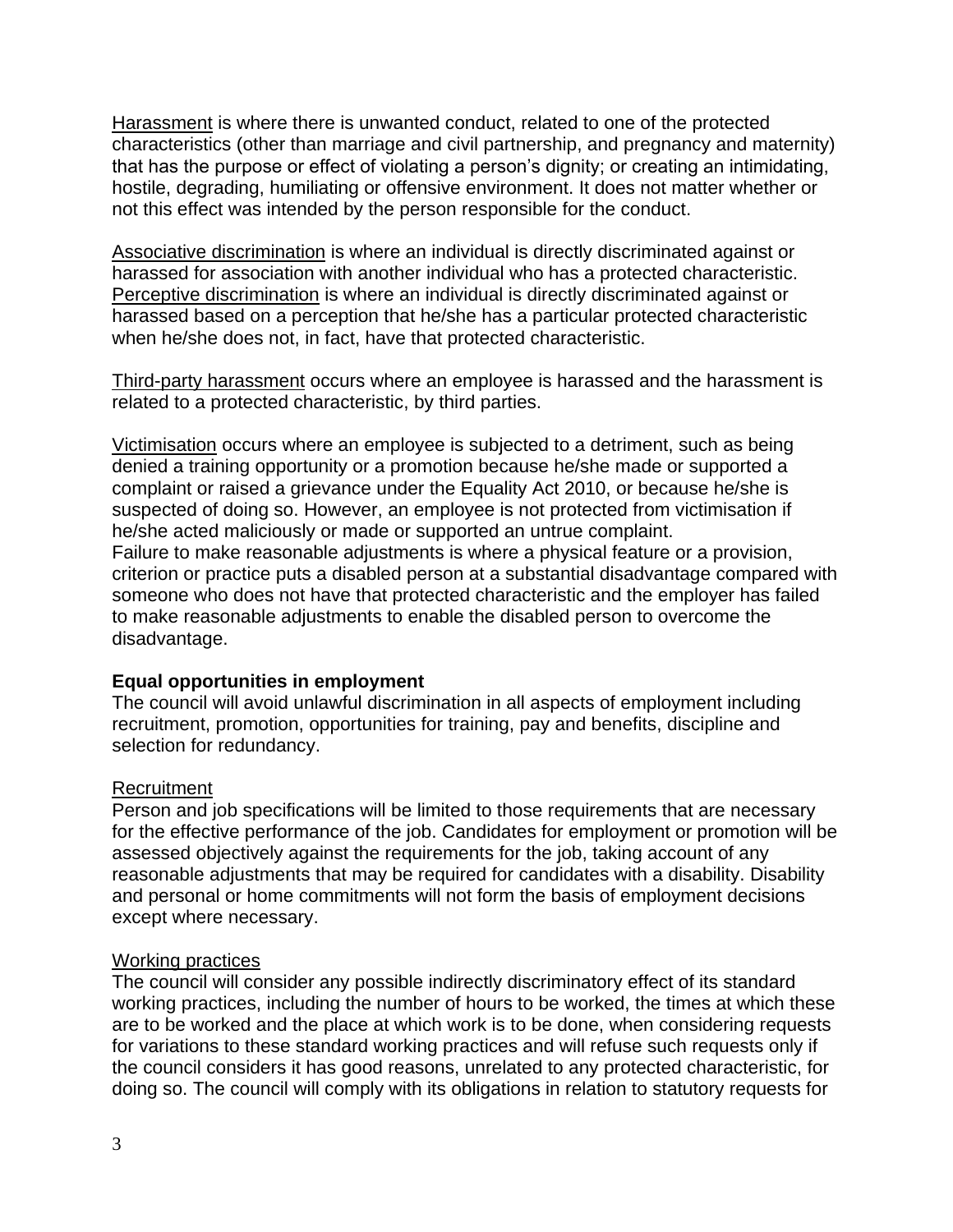contract variations. The council will also make reasonable adjustments to its standard working practices to overcome barriers caused by disability.

#### Equal opportunities monitoring

The council will monitor the ethnic, gender and age composition of the existing workforce and of applicants for jobs (including promotion), and the number of people with disabilities within these groups, and will consider and take any appropriate action to address any problems that may be identified as a result of the monitoring process. The council treats personal data collected for reviewing equality and diversity in accordance with the data protection policy. Information about how data is used and the basis for processing is provided in the council's privacy notices.

#### **Dignity at work**

The council has a separate dignity at work policy concerning issues of bullying and harassment on any ground, and how complaints of this type will be dealt with.

#### **People not employed by the council**

The council will not discriminate unlawfully against those using or seeking to use the services provided by the council.

You should report any bullying or harassment by suppliers, visitors or others to the council who will take appropriate action.

#### **Training**

The council will raise awareness of equal opportunities to those likely to be involved in recruitment or other decision making where equal opportunities issues are likely to arise.

The council will raise awareness of all staff engaged to work at the council to help them understand their rights and responsibilities under the dignity at work policy and what they can do to help create a working environment free of bullying and harassment.

#### **Your responsibilities**

Every employee is required to assist the council to meet its commitment to provide equal opportunities in employment and avoid unlawful discrimination. Employees can be held personally liable as well as, or instead of, the council for any act of unlawful discrimination. Employees who commit serious acts of harassment may be guilty of a criminal offence.

Acts of discrimination, harassment, bullying or victimisation against employees or customers are disciplinary offences and will be dealt with under the council's disciplinary procedure. Discrimination, harassment, bullying or victimisation may constitute gross misconduct and could lead to dismissal without notice.